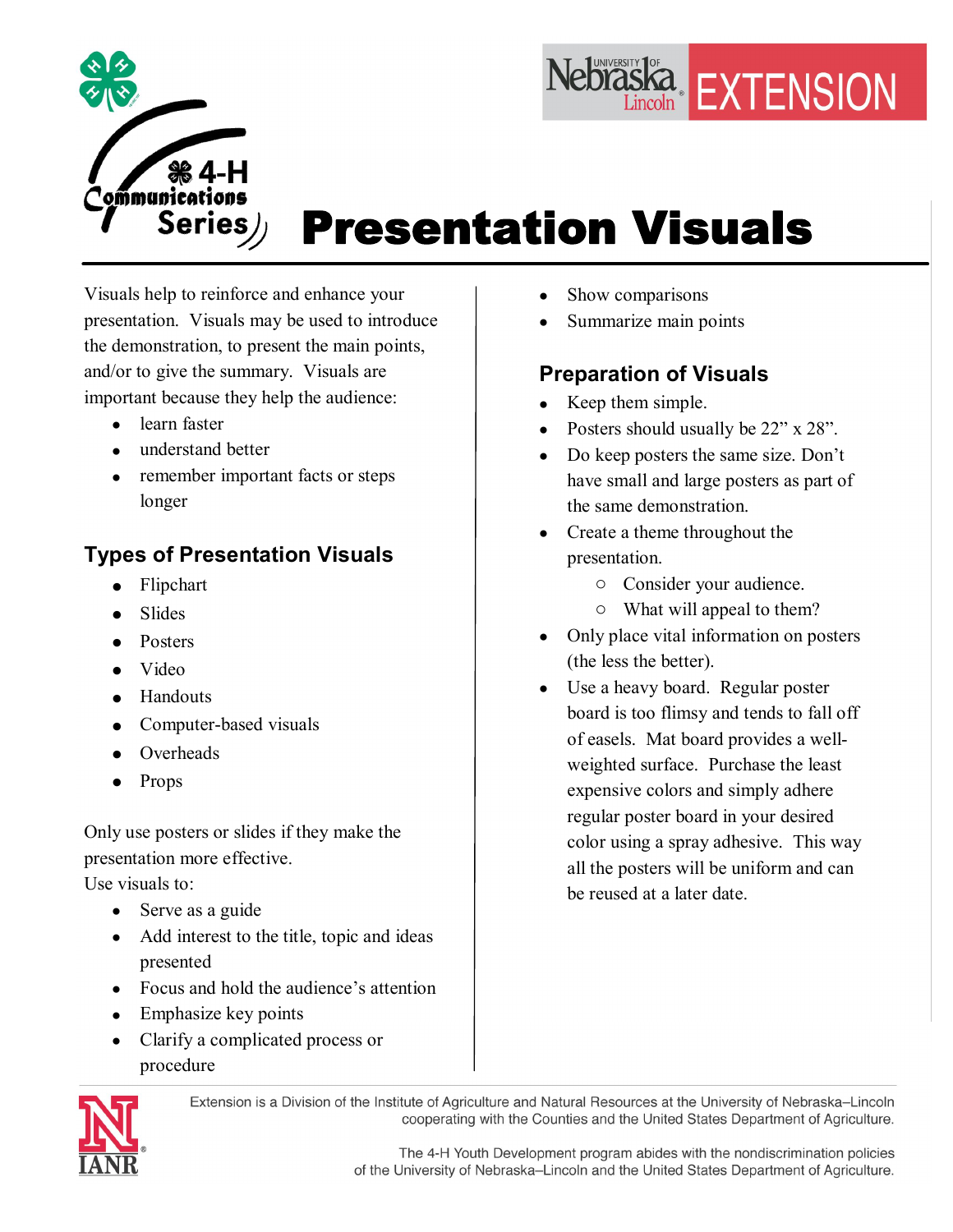#### **Color**

- · Limit the number of colors on a poster to make it less distracting.
- Consider what colors will be most visible to the judge and audience.
- Avoid using yellow, pink, and other light colors, unless you are using a black poster.
- Use dark colors on light backgrounds and light colors on dark backgrounds.
- Do not mix letters of various colors within words.
- · Use points or areas of color to help lead the viewer's eye through your visuals.
- · Avoid using red and green together. It is difficult for people who are color blind to see the difference.

#### **Lettering/Font**

- · Use large lettering so that people in the back of the room can read them.
- Follow the rule of " $6$ ".
	- o 6 lines per poster/slide
	- o 6 words per line
- Feel free to use fun fonts, but only for titles and if they are easily readable from a distance.
- · Use the same font throughout the presentation. A bold font, like Poster is recommended.
- Do not print font onto colored computer paper. Instead, use colored paper as a border or in the form of relevant shapes.
- Don't stack type vertically or place it at odd angles unless you really need to for a special effect.

### **Using Visuals**

When using visuals, keep these points in mind:

- Remove posters/slides as soon as you have made your point. Don't spend too much time on one visual.
- Blend the posters in with your demonstration.
- Practice changing the posters. Number the posters on the back or the bottom corner so that you can check the order before you begin.
- Information can also be "slid" into view. For example, if you are talking about vaccinations, the name could be shown in a syringe as the pump is pulled out. These take more time but can be very effective.
- · When beginning your presentation or when appropriate show a title poster; don't start with title poster showing.
- · Handle your posters from the back to the front. It's easier.
- Keep them clean and flat, don't roll them!
- Remember to be creative! And use these things minimally. Let them add to your presentation, but not distract from it.
- · It is ok to talk about a poster and do something at the same time. For example, if you are baking something, go through the recipe as you add each ingredient. Many presenters go through the recipe first, but the action helps the audience remember the steps.